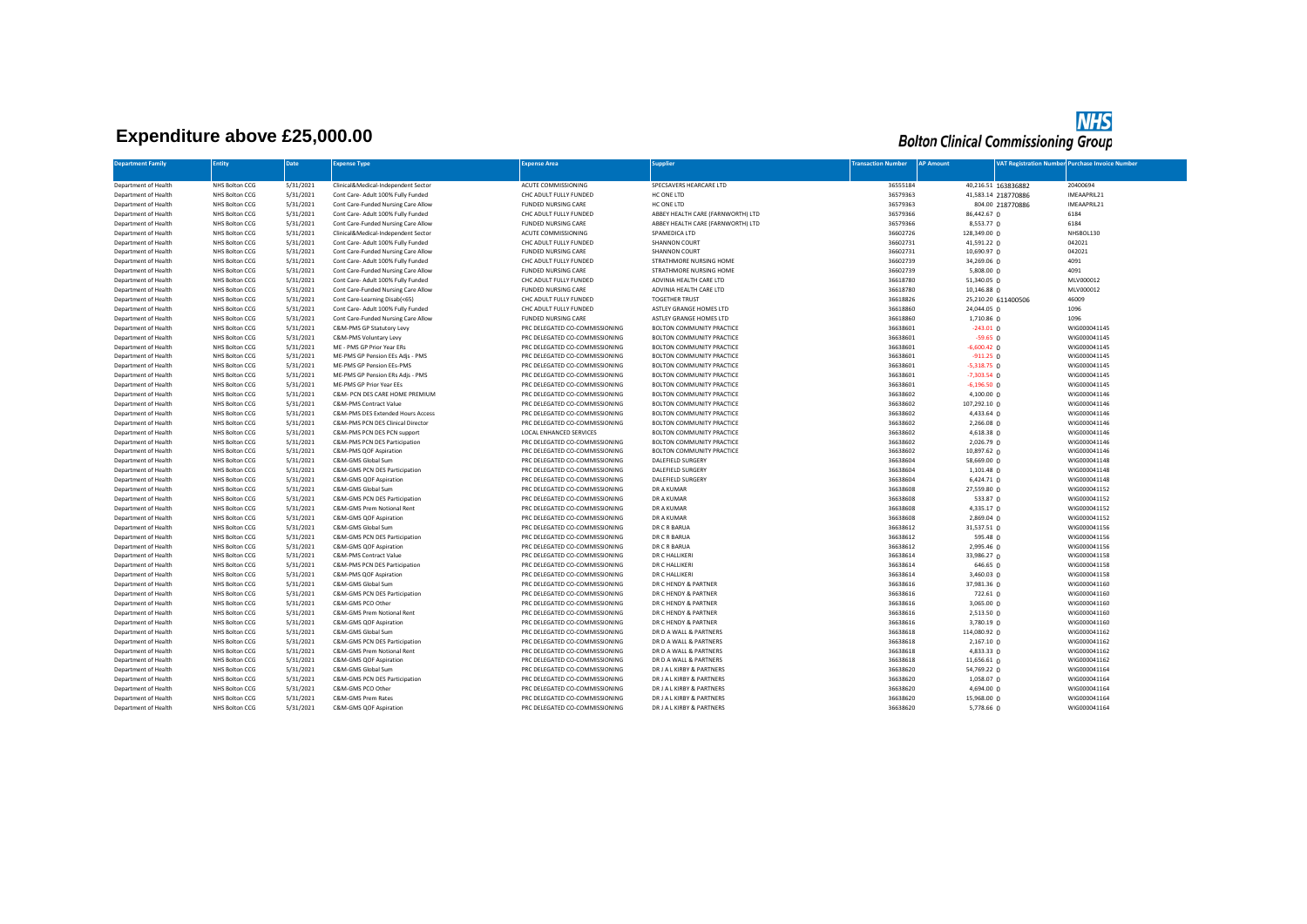| Department of Health | NHS Bolton CCG | 5/31/2021 | ME-GMS GP Prior Year EEs          | PRC DELEGATED CO-COMMISSIONING | DR J A L KIRBY & PARTNERS  | 36638620 | 670.92 <sub>0</sub> | WIG000041164 |
|----------------------|----------------|-----------|-----------------------------------|--------------------------------|----------------------------|----------|---------------------|--------------|
| Department of Health | NHS Bolton CCG | 5/31/2021 | C&M-GMS Global Sum                | PRC DELEGATED CO-COMMISSIONING | DR G MCLARDY & PARTNERS    | 36638622 | 29,790.27 0         | WIG000041166 |
| Department of Health | NHS Bolton CCG | 5/31/2021 | C&M-GMS PCN DES Participation     | PRC DELEGATED CO-COMMISSIONING | DR G MCLARDY & PARTNERS    | 36638622 | 572.18 0            | WIG000041166 |
| Department of Health | NHS Bolton CCG | 5/31/2021 | C&M-GMS Prem Notional Rent        | PRC DELEGATED CO-COMMISSIONING | DR G MCLARDY & PARTNERS    | 36638622 | $2,520.00$ 0        | WIG000041166 |
| Department of Health | NHS Bolton CCG | 5/31/2021 | C&M-GMS QOF Aspiration            | PRC DELEGATED CO-COMMISSIONING | DR G MCLARDY & PARTNERS    | 36638622 | 3,571.30 0          | WIG000041166 |
| Department of Health | NHS Bolton CCG | 5/31/2021 | ME - GMS TPS Added Years Adj EEs  | PRC DELEGATED CO-COMMISSIONING | DR G MCLARDY & PARTNERS    | 36638622 | 290.87 <sub>0</sub> | WIG000041166 |
| Department of Health | NHS Bolton CCG | 5/31/2021 | ME-GMS GP Pension EEs             | PRC DELEGATED CO-COMMISSIONING | DR G MCLARDY & PARTNERS    | 36638622 | 399.02 $\Omega$     | WIG000041166 |
| Department of Health | NHS Bolton CCG | 5/31/2021 | ME-GMS GP Pension ERs Adjustments | PRC DELEGATED CO-COMMISSIONING | DR G MCLARDY & PARTNERS    | 36638622 | 224.22 0            | WIG000041166 |
| Department of Health | NHS Bolton CCG | 5/31/2021 | C&M-PMS Contract Value            | PRC DELEGATED CO-COMMISSIONING | DR J LOWE & PARTNERS       | 36638624 | 54,553.56 0         | WIG000041168 |
| Department of Health | NHS Bolton CCG | 5/31/2021 | C&M-PMS PCN DES Participation     | PRC DELEGATED CO-COMMISSIONING | DR J LOWE & PARTNERS       | 36638624 | $1,040.74$ 0        | WIG000041168 |
| Department of Health | NHS Bolton CCG | 5/31/2021 | C&M-PMS Prem Notional Rent        | PRC DELEGATED CO-COMMISSIONING | DR J LOWE & PARTNERS       | 36638624 | 5,987.50 0          | WIG000041168 |
| Department of Health | NHS Bolton CCG | 5/31/2021 | C&M-PMS QOF Aspiration            | PRC DELEGATED CO-COMMISSIONING | DR J LOWE & PARTNERS       | 36638624 | 5,799.82 0          | WIG000041168 |
|                      | NHS Bolton CCG | 5/31/2021 |                                   | PRC DELEGATED CO-COMMISSIONING | DR J P NAGLE & PARTNERS    | 36638625 | $-373.54$ 0         | WIG000041169 |
| Department of Health |                |           | C&M-PMS GP Statutory Levy         |                                |                            |          |                     |              |
| Department of Health | NHS Bolton CCG | 5/31/2021 | C&M-PMS Voluntary Levy            | PRC DELEGATED CO-COMMISSIONING | DR J P NAGLE & PARTNERS    | 36638625 | $-91.69$ 0          | WIG000041169 |
| Department of Health | NHS Bolton CCG | 5/31/2021 | ME-PMS GP Pension EEs-PMS         | PRC DELEGATED CO-COMMISSIONING | DR J P NAGLE & PARTNERS    | 36638625 | $-13,193.19$ 0      | WIG000041169 |
| Department of Health | NHS Bolton CCG | 5/31/2021 | ME-PMS GP Pension ERs Adjs - PMS  | PRC DELEGATED CO-COMMISSIONING | DR J P NAGLE & PARTNERS    | 36638625 | $-13,690.30$ 0      | WIG000041169 |
| Department of Health | NHS Bolton CCG | 5/31/2021 | C&M-PMS Contract Value            | PRC DELEGATED CO-COMMISSIONING | DR J P NAGLE & PARTNERS    | 36638626 | 160,574.49 0        | WIG000041170 |
| Department of Health | NHS Bolton CCG | 5/31/2021 | C&M-PMS PCN DES Participation     | PRC DELEGATED CO-COMMISSIONING | DR J P NAGLE & PARTNERS    | 36638626 | 3,056.85 0          | WIG000041170 |
| Department of Health | NHS Bolton CCG | 5/31/2021 | C&M-PMS Prem Notional Rent        | PRC DELEGATED CO-COMMISSIONING | DR J P NAGLE & PARTNERS    | 36638626 | 7,945.83 0          | WIG000041170 |
| Department of Health | NHS Bolton CCG | 5/31/2021 | C&M-PMS QOF Aspiration            | PRC DELEGATED CO-COMMISSIONING | DR J P NAGLE & PARTNERS    | 36638626 | 18,220.46 0         | WIG000041170 |
| Department of Health | NHS Bolton CCG | 5/31/2021 | C&M-PMS Contract Value            | PRC DELEGATED CO-COMMISSIONING | DR M S FLETCHER & PARTNERS | 36638628 | 71,111.80 0         | WIG000041172 |
| Department of Health | NHS Bolton CCG | 5/31/2021 | C&M-PMS PCN DES Participation     | PRC DELEGATED CO-COMMISSIONING | DR M S FLETCHER & PARTNERS | 36638628 | $1,363.06$ 0        | WIG000041172 |
| Department of Health | NHS Bolton CCG | 5/31/2021 | C&M-PMS Prem Notional Rent        | PRC DELEGATED CO-COMMISSIONING | DR M S FLETCHER & PARTNERS | 36638628 | 2,700.00 0          | WIG000041172 |
| Department of Health | NHS Bolton CCG | 5/31/2021 | C&M-PMS QOF Aspiration            | PRC DELEGATED CO-COMMISSIONING | DR M S FLETCHER & PARTNERS | 36638628 | $8,179.59$ 0        | WIG000041172 |
| Department of Health | NHS Bolton CCG | 5/31/2021 | C&M-GMS Global Sum                | PRC DELEGATED CO-COMMISSIONING | DR M SELVARAJAN            | 36638630 | 23,742.04 0         | WIG000041174 |
| Department of Health | NHS Bolton CCG | 5/31/2021 | C&M-GMS PCN DES Participation     | PRC DELEGATED CO-COMMISSIONING | DR M SELVARAJAN            | 36638630 | 445.74 0            | WIG000041174 |
| Department of Health | NHS Bolton CCG | 5/31/2021 | C&M-GMS Prem Notional Rent        | PRC DELEGATED CO-COMMISSIONING | DR M SELVARAJAN            | 36638630 | 3,051.67 0          | WIG000041174 |
| Department of Health | NHS Bolton CCG | 5/31/2021 | C&M-GMS QOF Aspiration            | PRC DELEGATED CO-COMMISSIONING | DR M SELVARAJAN            | 36638630 | 2,579.79 0          | WIG000041174 |
| Department of Health | NHS Bolton CCG | 5/31/2021 | C&M-PMS Contract Value            | PRC DELEGATED CO-COMMISSIONING | DR KJ COLEMAN & PARTNERS   | 36638632 | 98,206.69 0         | WIG000041176 |
| Department of Health | NHS Bolton CCG | 5/31/2021 | C&M-PMS PCN DES Participation     | PRC DELEGATED CO-COMMISSIONING | DR KJ COLEMAN & PARTNERS   | 36638632 | 1,911.42 0          | WIG000041176 |
| Department of Health | NHS Bolton CCG | 5/31/2021 | C&M-PMS Prem Notional Rent        | PRC DELEGATED CO-COMMISSIONING | DR KJ COLEMAN & PARTNERS   | 36638632 | 7,371.42 0          | WIG000041176 |
| Department of Health | NHS Bolton CCG | 5/31/2021 | C&M-PMS Prem Water Rates          | PRC DELEGATED CO-COMMISSIONING | DR KJ COLEMAN & PARTNERS   | 36638632 | 581.11 0            | WIG000041176 |
| Department of Health | NHS Bolton CCG | 5/31/2021 | C&M-PMS QOF Aspiration            | PRC DELEGATED CO-COMMISSIONING | DR KJ COLEMAN & PARTNERS   | 36638632 | 11,429.76 0         | WIG000041176 |
| Department of Health | NHS Bolton CCG | 5/31/2021 | C&M-GMS Global Sum                | PRC DELEGATED CO-COMMISSIONING | DR LYON & PARTNERS         | 36638634 | 52,392.17 0         | WIG000041178 |
| Department of Health | NHS Bolton CCG | 5/31/2021 | C&M-GMS PCN DES Participation     | PRC DELEGATED CO-COMMISSIONING | DR LYON & PARTNERS         | 36638634 | 1,002.44 0          | WIG000041178 |
|                      |                |           |                                   |                                |                            |          |                     |              |
| Department of Health | NHS Bolton CCG | 5/31/2021 | C&M-GMS QOF Aspiration            | PRC DELEGATED CO-COMMISSIONING | DR LYON & PARTNERS         | 36638634 | 5,605.37 0          | WIG000041178 |
| Department of Health | NHS Bolton CCG | 5/31/2021 | C&M-GMS Global Sum                | PRC DELEGATED CO-COMMISSIONING | DR N SIDDA                 | 36638636 | 16,393.30 0         | WIG000041180 |
| Department of Health | NHS Bolton CCG | 5/31/2021 | C&M-GMS PCN DES Participation     | PRC DELEGATED CO-COMMISSIONING | DR N SIDDA                 | 36638636 | 314.58 0            | WIG000041180 |
| Department of Health | NHS Bolton CCG | 5/31/2021 | C&M-GMS PCO Other                 | PRC DELEGATED CO-COMMISSIONING | DR N SIDDA                 | 36638636 | 7,296.00 0          | WIG000041180 |
| Department of Health | NHS Bolton CCG | 5/31/2021 | C&M-GMS QOF Aspiration            | PRC DELEGATED CO-COMMISSIONING | DR N SIDDA                 | 36638636 | $1,210.68$ 0        | WIG000041180 |
| Department of Health | NHS Bolton CCG | 5/31/2021 | C&M-PMS Contract Value            | PRC DELEGATED CO-COMMISSIONING | DR P A SAUL & PARTNERS     | 36638638 | 55,494.65 0         | WIG000041184 |
| Department of Health | NHS Bolton CCG | 5/31/2021 | C&M-PMS PCN DES Participation     | PRC DELEGATED CO-COMMISSIONING | DR P A SAUL & PARTNERS     | 36638638 | 1,056.52 0          | WIG000041184 |
| Department of Health | NHS Bolton CCG | 5/31/2021 | C&M-PMS PCO Other                 | PRC DELEGATED CO-COMMISSIONING | DR P A SAUL & PARTNERS     | 36638638 | $4,336.00$ 0        | WIG000041184 |
| Department of Health | NHS Bolton CCG | 5/31/2021 | C&M-PMS Prem Notional Rent        | PRC DELEGATED CO-COMMISSIONING | DR P A SAUL & PARTNERS     | 36638638 | 3,633.33 0          | WIG000041184 |
| Department of Health | NHS Bolton CCG | 5/31/2021 | C&M-PMS QOF Aspiration            | PRC DELEGATED CO-COMMISSIONING | DR P A SAUL & PARTNERS     | 36638638 | 5,506.54 0          | WIG000041184 |
| Department of Health | NHS Bolton CCG | 5/31/2021 | C&M-GMS Global Sum                | PRC DELEGATED CO-COMMISSIONING | DR P K JAIN & PARTNER      | 36638640 | 23,461.59 0         | WIG000041186 |
| Department of Health | NHS Bolton CCG | 5/31/2021 | C&M-GMS PCN DES Participation     | PRC DELEGATED CO-COMMISSIONING | DR P K JAIN & PARTNER      | 36638640 | 454.48 0            | WIG000041186 |
| Department of Health | NHS Bolton CCG | 5/31/2021 | C&M-GMS QOF Aspiration            | PRC DELEGATED CO-COMMISSIONING | DR P K JAIN & PARTNER      | 36638640 | 2,837.83 0          | WIG000041186 |
| Department of Health | NHS Bolton CCG | 5/31/2021 | C&M-GMS Global Sum                | PRC DELEGATED CO-COMMISSIONING | DR R A HUNT & PARTNER      | 36638642 | 39,040.33 0         | WIG000041192 |
| Department of Health | NHS Bolton CCG | 5/31/2021 | C&M-GMS PCN DES Participation     | PRC DELEGATED CO-COMMISSIONING | DR R A HUNT & PARTNER      | 36638642 | 741.99 0            | WIG000041192 |
| Department of Health | NHS Bolton CCG | 5/31/2021 | C&M-GMS Prem Notional Rent        | PRC DELEGATED CO-COMMISSIONING | DR R A HUNT & PARTNER      | 36638642 | 2,783.83 0          | WIG000041192 |
| Department of Health | NHS Bolton CCG | 5/31/2021 | C&M-GMS QOF Aspiration            | PRC DELEGATED CO-COMMISSIONING | DR R A HUNT & PARTNER      | 36638642 | 3,759.05 0          | WIG000041192 |
| Department of Health | NHS Bolton CCG | 5/31/2021 | C&M-PMS Contract Value            | PRC DELEGATED CO-COMMISSIONING | DR R A M FALOUJI & PARTNER | 36638644 | 29,642.04 0         | WIG000041194 |
| Department of Health | NHS Bolton CCG | 5/31/2021 | C&M-PMS PCN DES Participation     | PRC DELEGATED CO-COMMISSIONING | DR R A M FALOUJI & PARTNER | 36638644 | 561.45 0            | WIG000041194 |
| Department of Health | NHS Bolton CCG | 5/31/2021 | C&M-PMS PCO Locum Sickness        | PRC DELEGATED CO-COMMISSIONING | DR R A M FALOUJI & PARTNER | 36638644 | $4,740.00$ 0        | WIG000041194 |
| Department of Health | NHS Bolton CCG | 5/31/2021 | C&M-PMS QOF Aspiration            | PRC DELEGATED CO-COMMISSIONING | DR R A M FALOUJI & PARTNER | 36638644 | $2,531.51$ 0        | WIG000041194 |
| Department of Health | NHS Bolton CCG | 5/31/2021 | C&M-PMS Contract Value            | PRC DELEGATED CO-COMMISSIONING | DR S R GREEN & PARTNER     | 36638646 | 38,410.92 0         | WIG000041198 |
| Department of Health | NHS Bolton CCG | 5/31/2021 | C&M-PMS PCN DES Participation     | PRC DELEGATED CO-COMMISSIONING | DR S R GREEN & PARTNER     | 36638646 | 735.99 0            | WIG000041198 |
| Department of Health | NHS Bolton CCG |           | C&M-PMS QOF Aspiration            | PRC DELEGATED CO-COMMISSIONING | DR S R GREEN & PARTNER     | 36638646 |                     | WIG000041198 |
|                      | NHS Bolton CCG | 5/31/2021 | C&M-PMS Contract Value            | PRC DELEGATED CO-COMMISSIONING | DR S S H NASEEF            | 36638648 | 3,553.41 0          |              |
| Department of Health |                | 5/31/2021 |                                   |                                |                            |          | 23,672.51 0         | WIG000041200 |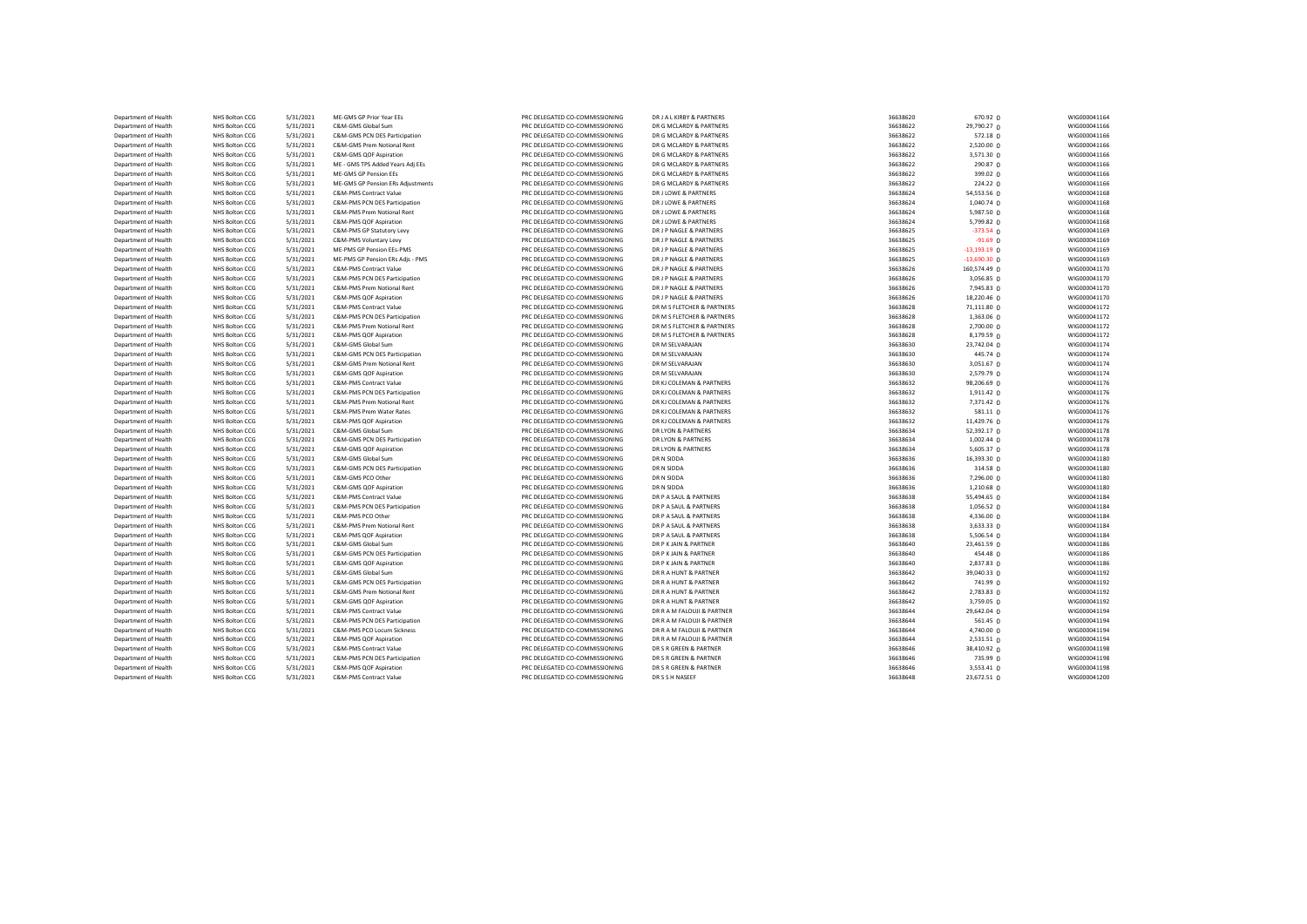| Department of Health | NHS Bolton CCG | 5/31/2021 | C&M-PMS PCN DES Participation     | PRC DELEGATED CO-COMMISSIONING | DR S S H NASEEF                           | 36638648 | 457.25 $0$          | WIG000041200      |
|----------------------|----------------|-----------|-----------------------------------|--------------------------------|-------------------------------------------|----------|---------------------|-------------------|
| Department of Health | NHS Bolton CCG | 5/31/2021 | C&M-PMS Prem Notional Rent        | PRC DELEGATED CO-COMMISSIONING | DR S S H NASEEF                           | 36638648 | 2,504.17 0          | WIG000041200      |
| Department of Health | NHS Bolton CCG | 5/31/2021 | C&M-PMS Prem Rates                | PRC DELEGATED CO-COMMISSIONING | DR S S H NASEEF                           | 36638648 | 10,728.50 0         | WIG000041200      |
| Department of Health | NHS Bolton CCG | 5/31/2021 | C&M-PMS QOF Aspiration            | PRC DELEGATED CO-COMMISSIONING | DR S S H NASEEF                           | 36638648 | $2,413.49$ 0        | WIG000041200      |
| Department of Health | NHS Bolton CCG | 5/31/2021 | C&M-PMS Contract Value            | PRC DELEGATED CO-COMMISSIONING | DR Y LOOMBA & PARTNER BOLTON              | 36638650 | 30,696.61 0         | WIG000041206      |
| Department of Health | NHS Bolton CCG | 5/31/2021 | C&M-PMS PCN DES Participation     | PRC DELEGATED CO-COMMISSIONING | DR Y LOOMBA & PARTNER BOLTON              | 36638650 | 588.10 $\Omega$     | WIG000041206      |
| Department of Health | NHS Bolton CCG | 5/31/2021 | C&M-PMS QOF Aspiration            | PRC DELEGATED CO-COMMISSIONING | DR Y LOOMBA & PARTNER BOLTON              | 36638650 | 2,972.68 0          | WIG000041206      |
| Department of Health | NHS Bolton CCG | 5/31/2021 | C&M-GMS Global Sum                | PRC DELEGATED CO-COMMISSIONING | <b>GARNET FOLD PRACTICE</b>               | 36638652 | 55,668.09 0         | WIG000041210      |
| Department of Health | NHS Bolton CCG | 5/31/2021 | C&M-GMS PCN DES Participation     | PRC DELEGATED CO-COMMISSIONING | <b>GARNET FOLD PRACTICE</b>               | 36638652 | $1,071.62$ 0        | WIG000041210      |
|                      |                |           |                                   |                                |                                           |          |                     |                   |
| Department of Health | NHS Bolton CCG | 5/31/2021 | C&M-GMS Prem Notional Rent        | PRC DELEGATED CO-COMMISSIONING | <b>GARNET FOLD PRACTICE</b>               | 36638652 | 2,796.83 0          | WIG000041210      |
| Department of Health | NHS Bolton CCG | 5/31/2021 | C&M-GMS Prem Rates                | PRC DELEGATED CO-COMMISSIONING | <b>GARNET FOLD PRACTICE</b>               | 36638652 | 13,897.15 0         | WIG000041210      |
| Department of Health | NHS Bolton CCG | 5/31/2021 | C&M-GMS Prem Water Rates          | PRC DELEGATED CO-COMMISSIONING | <b>GARNET FOLD PRACTICE</b>               | 36638652 | 207.32 0            | WIG000041210      |
| Department of Health | NHS Bolton CCG | 5/31/2021 | C&M-GMS QOF Aspiration            | PRC DELEGATED CO-COMMISSIONING | <b>GARNET FOLD PRACTICE</b>               | 36638652 | $5,863.81$ 0        | WIG000041210      |
| Department of Health | NHS Bolton CCG | 5/31/2021 | C&M-GMS Global Sum                | PRC DELEGATED CO-COMMISSIONING | OLIVE FAMILY PRACTICE                     | 36638654 | 35,558.36 0         | WIG000041212      |
| Department of Health | NHS Bolton CCG | 5/31/2021 | C&M-GMS PCN DES Participation     | PRC DELEGATED CO-COMMISSIONING | OLIVE FAMILY PRACTICE                     | 36638654 | 666.43 0            | WIG000041212      |
| Department of Health | NHS Bolton CCG | 5/31/2021 | C&M-GMS QOF Aspiration            | PRC DELEGATED CO-COMMISSIONING | OLIVE FAMILY PRACTICE                     | 36638654 | 2,709.54 0          | WIG000041212      |
| Department of Health | NHS Bolton CCG | 5/31/2021 | C&M-PMS Contract Value            | PRC DELEGATED CO-COMMISSIONING | <b>SILVERT &amp; PARTNERS</b>             | 36638658 | 114,924.08 0        | WIG000041216      |
| Department of Health | NHS Bolton CCG | 5/31/2021 | C&M-PMS PCN DES Participation     | PRC DELEGATED CO-COMMISSIONING | <b>SILVERT &amp; PARTNERS</b>             | 36638658 | 2,185.70 0          | WIG000041216      |
| Department of Health | NHS Bolton CCG | 5/31/2021 | C&M-PMS PCO Locum Adop/Pat/Mat    | PRC DELEGATED CO-COMMISSIONING | SILVERT & PARTNERS                        | 36638658 | $700.00 \Omega$     | WIG000041216      |
| Department of Health | NHS Bolton CCG | 5/31/2021 | C&M-PMS Prem Notional Rent        | PRC DELEGATED CO-COMMISSIONING | <b>SILVERT &amp; PARTNERS</b>             | 36638658 | 6,734.09 0          | WIG000041216      |
| Department of Health | NHS Bolton CCG | 5/31/2021 | C&M-PMS QOF Aspiration            | PRC DELEGATED CO-COMMISSIONING | SILVERT & PARTNERS                        | 36638658 | 12,706.67 0         | WIG000041216      |
| Department of Health | NHS Bolton CCG | 5/31/2021 | C&M-PMS Contract Value            | PRC DELEGATED CO-COMMISSIONING | SSP HEALTH BOLTON GP                      | 36638660 | 38,613.94 0         | WIG000041218      |
| Department of Health | NHS Bolton CCG | 5/31/2021 | C&M-PMS PCN DES Participation     | PRC DELEGATED CO-COMMISSIONING | SSP HEALTH BOLTON GP                      | 36638660 | 742.60 0            | WIG000041218      |
| Department of Health | NHS Bolton CCG | 5/31/2021 | C&M-PMS QOF Aspiration            | PRC DELEGATED CO-COMMISSIONING | SSP HEALTH BOLTON GP                      | 36638660 | 2,571.76 0          | WIG000041218      |
| Department of Health | NHS Bolton CCG | 5/31/2021 | C&M-APMS Prem Notional Rent       | PRC DELEGATED CO-COMMISSIONING | SSP HEALTH BOLTON MC                      | 36638662 | $5,962.50$ 0        | WIG000041220      |
|                      |                |           |                                   |                                |                                           |          |                     |                   |
| Department of Health | NHS Bolton CCG | 5/31/2021 | C&M-PMS Contract Value            | PRC DELEGATED CO-COMMISSIONING | SSP HEALTH BOLTON MC                      | 36638662 | 45,997.50 0         | WIG000041220      |
| Department of Health | NHS Bolton CCG | 5/31/2021 | C&M-PMS PCN DES Participation     | PRC DELEGATED CO-COMMISSIONING | SSP HEALTH BOLTON MC                      | 36638662 | 889.85 0            | WIG000041220      |
| Department of Health | NHS Bolton CCG | 5/31/2021 | C&M-PMS QOF Aspiration            | PRC DELEGATED CO-COMMISSIONING | SSP HEALTH BOLTON MC                      | 36638662 | 3,721.26 0          | WIG000041220      |
| Department of Health | NHS Bolton CCG | 5/31/2021 | C&M-PMS Contract Value            | PRC DELEGATED CO-COMMISSIONING | SWAN LANE MEDICAL CENTRE                  | 36638666 | 73,137.82 0         | WIG000041228      |
| Department of Health | NHS Bolton CCG | 5/31/2021 | C&M-PMS PCN DES Participation     | PRC DELEGATED CO-COMMISSIONING | SWAN LANE MEDICAL CENTRE                  | 36638666 | 1,381.20 0          | WIG000041228      |
| Department of Health | NHS Bolton CCG | 5/31/2021 | C&M-PMS Prem Notional Rent        | PRC DELEGATED CO-COMMISSIONING | SWAN LANE MEDICAL CENTRE                  | 36638666 | 2,558.33 0          | WIG000041228      |
| Department of Health | NHS Bolton CCG | 5/31/2021 | C&M-PMS Prem Water Rates          | PRC DELEGATED CO-COMMISSIONING | SWAN LANE MEDICAL CENTRE                  | 36638666 | 307.99 0            | WIG000041228      |
| Department of Health | NHS Bolton CCG | 5/31/2021 | C&M-PMS QOF Aspiration            | PRC DELEGATED CO-COMMISSIONING | SWAN LANE MEDICAL CENTRE                  | 36638666 | 7,875.96 0          | WIG000041228      |
| Department of Health | NHS Bolton CCG | 5/31/2021 | C&M- PCN DES CARE HOME PREMIUM    | PRC DELEGATED CO-COMMISSIONING | <b>DUNSTAN PARTNERSHIP</b>                | 36638668 | 4,700.00 0          | WIG000041230      |
| Department of Health | NHS Bolton CCG | 5/31/2021 | C&M-GMS DES Extended Hours Access | PRC DELEGATED CO-COMMISSIONING | <b>DUNSTAN PARTNERSHIP</b>                | 36638668 | 4,348.20 0          | WIG000041230      |
| Department of Health | NHS Bolton CCG | 5/31/2021 | C&M-GMS Global Sum                | PRC DELEGATED CO-COMMISSIONING | <b>DUNSTAN PARTNERSHIP</b>                | 36638668 | 84,315.40 0         | WIG000041230      |
| Department of Health | NHS Bolton CCG | 5/31/2021 | C&M-GMS PCN DES Clinical Director | PRC DELEGATED CO-COMMISSIONING | <b>DUNSTAN PARTNERSHIP</b>                | 36638668 | $2,222.41$ 0        | WIG000041230      |
| Department of Health | NHS Bolton CCG | 5/31/2021 | C&M-GMS PCN DES PCN support       | LOCAL ENHANCED SERVICES        | <b>DUNSTAN PARTNERSHIP</b>                | 36638668 | 4,529.38 0          | WIG000041230      |
| Department of Health | NHS Bolton CCG | 5/31/2021 | C&M-GMS PCN DES Participation     | PRC DELEGATED CO-COMMISSIONING | <b>DUNSTAN PARTNERSHIP</b>                | 36638668 | 1,606.49 0          | WIG000041230      |
| Department of Health | NHS Bolton CCG | 5/31/2021 | C&M-GMS PCO Locum Adop/Pat/Mat    | PRC DELEGATED CO-COMMISSIONING | <b>DUNSTAN PARTNERSHIP</b>                | 36638668 | 32,162.16 0         | WIG000041230      |
| Department of Health | NHS Bolton CCG | 5/31/2021 | C&M-GMS QOF Aspiration            | PRC DELEGATED CO-COMMISSIONING | <b>DUNSTAN PARTNERSHIP</b>                | 36638668 | 10,882.41 0         | WIG000041230      |
| Department of Health | NHS Bolton CCG | 5/31/2021 | C&M-GMS Global Sum                | PRC DELEGATED CO-COMMISSIONING | SPRING VIEW MEDICAL CENTRE                | 36638670 | 41,640.67 0         | WIG000041232      |
| Department of Health | NHS Bolton CCG | 5/31/2021 | C&M-GMS PCN DES Participation     | PRC DELEGATED CO-COMMISSIONING | SPRING VIEW MEDICAL CENTRE                | 36638670 | 788.89 0            | WIG000041232      |
|                      |                |           |                                   |                                |                                           |          |                     |                   |
| Department of Health | NHS Bolton CCG | 5/31/2021 | C&M-GMS Prem Notional Rent        | PRC DELEGATED CO-COMMISSIONING | SPRING VIEW MEDICAL CENTRE                | 36638670 | 3,366.67 0          | WIG000041232      |
| Department of Health | NHS Bolton CCG | 5/31/2021 | C&M-GMS QOF Aspiration            | PRC DELEGATED CO-COMMISSIONING | SPRING VIEW MEDICAL CENTRE                | 36638670 | 4,240.01 0          | WIG000041232      |
| Department of Health | NHS Bolton CCG | 5/31/2021 | C&M-GMS Global Sum                | PRC DELEGATED CO-COMMISSIONING | DR VINEET KUMAR KALHAN AND DR VIBHA GUPTA | 36638672 | 26,993.03 0         | WIG000041238      |
| Department of Health | NHS Bolton CCG | 5/31/2021 | C&M-GMS PCN DES Participation     | PRC DELEGATED CO-COMMISSIONING | DR VINEET KUMAR KALHAN AND DR VIBHA GUPTA | 36638672 | 512.50 0            | WIG000041238      |
| Department of Health | NHS Bolton CCG | 5/31/2021 | C&M-GMS Prem Notional Rent        | PRC DELEGATED CO-COMMISSIONING | DR VINEET KUMAR KALHAN AND DR VIBHA GUPTA | 36638672 | 1,445.83 0          | WIG000041238      |
| Department of Health | NHS Bolton CCG | 5/31/2021 | C&M-GMS QOF Aspiration            | PRC DELEGATED CO-COMMISSIONING | DR VINEET KUMAR KALHAN AND DR VIBHA GUPTA | 36638672 | 2,437.52 0          | WIG000041238      |
| Department of Health | NHS Bolton CCG | 5/31/2021 | C&M-GMS Global Sum                | PRC DELEGATED CO-COMMISSIONING | FIG TREE MEDICAL PRACTICE                 | 36638674 | 39,660.73 0         | WIG000041240      |
| Department of Health | NHS Bolton CCG | 5/31/2021 | C&M-GMS PCN DES Participation     | PRC DELEGATED CO-COMMISSIONING | FIG TREE MEDICAL PRACTICE                 | 36638674 | 756.62 0            | WIG000041240      |
| Department of Health | NHS Bolton CCG | 5/31/2021 | C&M-GMS QOF Aspiration            | PRC DELEGATED CO-COMMISSIONING | FIG TREE MEDICAL PRACTICE                 | 36638674 | $4,011.91$ 0        | WIG000041240      |
| Department of Health | NHS Bolton CCG | 5/31/2021 | C&M-GMS Global Sum                | PRC DELEGATED CO-COMMISSIONING | SSP HEALTH MEDICAL SERVICES LTD (P82609)  | 36638676 | 45,126.71 0         | WIG000041242      |
| Department of Health | NHS Bolton CCG | 5/31/2021 | C&M-GMS PCN DES Participation     | PRC DELEGATED CO-COMMISSIONING | SSP HEALTH MEDICAL SERVICES LTD (P82609)  | 36638676 | 876.03 0            | WIG000041242      |
| Department of Health | NHS Bolton CCG | 5/31/2021 | C&M-GMS QOF Aspiration            | PRC DELEGATED CO-COMMISSIONING | SSP HEALTH MEDICAL SERVICES LTD (P82609)  | 36638676 | $3,815.53$ 0        | WIG000041242      |
| Department of Health | NHS Bolton CCG | 5/31/2021 | Apprenticeship Levy Payable       | <b>BALANCE SHEET</b>           | HMRC                                      | 36638904 | 1,145.00 654457614  | 475PW004363742201 |
| Department of Health | NHS Bolton CCG | 5/31/2021 | Income tax <1Yr                   | <b>BALANCE SHEET</b>           | HMRC                                      | 36638904 | 73,384.84 654457614 | 475PW004363742201 |
| Department of Health | NHS Bolton CCG | 5/31/2021 | Income tax <1Yr-Student Loans     | <b>BALANCE SHEET</b>           | HMRC                                      | 36638904 |                     | 475PW004363742201 |
|                      |                |           |                                   |                                |                                           |          | 1,717.00 654457614  |                   |
| Department of Health | NHS Bolton CCG | 5/31/2021 | National Insurance < 1 vr-NI- ERS | <b>BALANCE SHEET</b>           | HMRC                                      | 36638904 | 50,757.46 654457614 | 475PW004363742201 |
| Department of Health | NHS Bolton CCG | 5/31/2021 | National Insurance < 1 yr-NI-EES  | <b>BALANCE SHEET</b>           | HMRC                                      | 36638904 | 36,664.37 654457614 | 475PW004363742201 |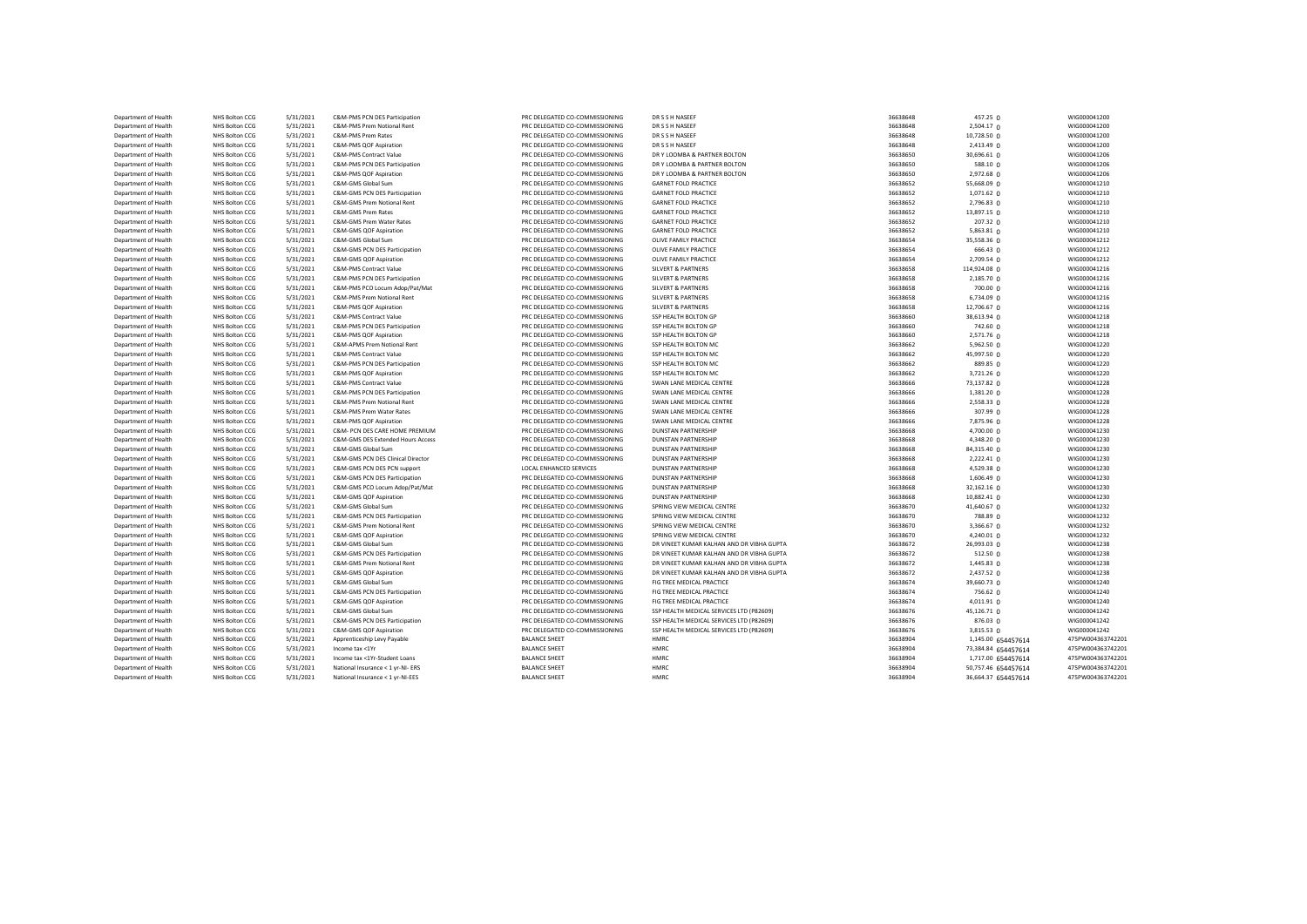| Department of Health | NHS Bolton CCG | 5/31/2021              | Statutory Mat Pay < 1 yr                                     | <b>BALANCE SHEET</b>           | <b>HMRC</b>                           | 36638904             | -698.34 654457614     | 475PW004363742201            |
|----------------------|----------------|------------------------|--------------------------------------------------------------|--------------------------------|---------------------------------------|----------------------|-----------------------|------------------------------|
| Department of Health | NHS Bolton CCG | 5/31/2021              | C&M-PMS Contract Value                                       | PRC DELEGATED CO-COMMISSIONING | HEATON MEDICAL CENTRE                 | 36647359             | 84,485.67 0           | WIG000041182                 |
| Department of Health | NHS Bolton CCG | 5/31/2021              | C&M-PMS PCN DES Participation                                | PRC DELEGATED CO-COMMISSIONING | HEATON MEDICAL CENTRE                 | 36647359             | 1,611.76 0            | WIG000041182                 |
| Department of Health | NHS Bolton CCG | 5/31/2021              | C&M-PMS PCO Locum Adop/Pat/Mat                               | PRC DELEGATED CO-COMMISSIONING | HEATON MEDICAL CENTRE                 | 36647359             | 31,500.00 0           | WIG000041182                 |
| Department of Health | NHS Bolton CCG | 5/31/2021              | C&M-PMS PCO Other                                            | PRC DELEGATED CO-COMMISSIONING | HEATON MEDICAL CENTRE                 | 36647359             | 6,653.00 0            | WIG000041182                 |
| Department of Health | NHS Bolton CCG | 5/31/2021              | C&M-PMS Prem Notional Rent                                   | PRC DELEGATED CO-COMMISSIONING | HEATON MEDICAL CENTRE                 | 36647359             | $7,108.33$ 0          | WIG000041182                 |
| Department of Health | NHS Bolton CCG | 5/31/2021              | C&M-PMS QOF Aspiration                                       | PRC DELEGATED CO-COMMISSIONING | HEATON MEDICAL CENTRE                 | 36647359             | 9,402.92 0            | WIG000041182                 |
| Department of Health | NHS Bolton CCG | 5/31/2021              | C&M-PMS Contract Value                                       | PRC DELEGATED CO-COMMISSIONING | DR EM PERRY                           | 36647361             | 28,007.90 0           | WIG000041188                 |
| Department of Health | NHS Bolton CCG | 5/31/2021              | C&M-PMS PCN DES Participation                                | PRC DELEGATED CO-COMMISSIONING | DR EM PERRY                           | 36647361             | $534.11$ 0            | WIG000041188                 |
| Department of Health | NHS Bolton CCG | 5/31/2021              | C&M-PMS Prem Actual Rent                                     | PRC DELEGATED CO-COMMISSIONING | DR EM PERRY                           | 36647361             | $1,816.67$ 0          | WIG000041188                 |
| Department of Health | NHS Bolton CCG | 5/31/2021              | C&M-PMS Prem Other                                           | PRC DELEGATED CO-COMMISSIONING | DR EM PERRY                           | 36647361             | 136.25 0              | WIG000041188                 |
| Department of Health | NHS Bolton CCG | 5/31/2021              | C&M-PMS QOF Aspiration                                       | PRC DELEGATED CO-COMMISSIONING | DR EM PERRY                           | 36647361             | 2,853.19 0            | WIG000041188                 |
| Department of Health | NHS Bolton CCG | 5/31/2021              | C&M-GMS Global Sum                                           | PRC DELEGATED CO-COMMISSIONING | DR COUNSELL & PARTNERS                | 36647363             | 62,578.01 0           | WIG000041190                 |
| Department of Health | NHS Bolton CCG | 5/31/2021              | C&M-GMS PCN DES Participation                                | PRC DELEGATED CO-COMMISSIONING | DR COUNSELL & PARTNERS                | 36647363             | 1,196.40 0            | WIG000041190                 |
| Department of Health | NHS Bolton CCG | 5/31/2021              | C&M-GMS QOF Aspiration                                       | PRC DELEGATED CO-COMMISSIONING | DR COUNSELL & PARTNERS                | 36647363             | 6,201.56 0            | WIG000041190                 |
| Department of Health | NHS Bolton CCG | 5/31/2021              | C&M-GMS Global Sum                                           | PRC DELEGATED CO-COMMISSIONING | STABLE FOLD SURGERY                   | 36647365             | 54,924.49 0           | WIG000041196                 |
|                      | NHS Bolton CCG |                        |                                                              | PRC DELEGATED CO-COMMISSIONING | STABLE FOLD SURGERY                   |                      |                       |                              |
| Department of Health |                | 5/31/2021<br>5/31/2021 | C&M-GMS PCN DES Participation<br>C&M-GMS Prem Clinical Waste |                                |                                       | 36647365<br>36647365 | 1,048.85 0<br>41.38 0 | WIG000041196<br>WIG000041196 |
| Department of Health | NHS Bolton CCG |                        | C&M-GMS Prem Notional Rent                                   | PRC DELEGATED CO-COMMISSIONING | STABLE FOLD SURGERY                   |                      |                       |                              |
| Department of Health | NHS Bolton CCG | 5/31/2021              |                                                              | PRC DELEGATED CO-COMMISSIONING | STABLE FOLD SURGERY                   | 36647365             | 3,404.17 0            | WIG000041196                 |
| Department of Health | NHS Bolton CCG | 5/31/2021              | C&M-GMS QOF Aspiration                                       | PRC DELEGATED CO-COMMISSIONING | STABLE FOLD SURGERY                   | 36647365             | 5,351.78 0            | WIG000041196                 |
| Department of Health | NHS Bolton CCG | 5/31/2021              | C&M-GMS Global Sum                                           | PRC DELEGATED CO-COMMISSIONING | DR S KARIM & DR S JAMES-AUTHE         | 36647367             | 31,798.54 0           | WIG000041202                 |
| Department of Health | NHS Bolton CCG | 5/31/2021              | C&M-GMS PCN DES Participation                                | PRC DELEGATED CO-COMMISSIONING | DR S KARIM & DR S JAMES-AUTHE         | 36647367             | 606.80O               | WIG000041202                 |
| Department of Health | NHS Bolton CCG | 5/31/2021              | C&M-GMS PCO Other                                            | PRC DELEGATED CO-COMMISSIONING | DR S KARIM & DR S JAMES-AUTHE         | 36647367             | 2,902.00 0            | WIG000041202                 |
| Department of Health | NHS Bolton CCG | 5/31/2021              | C&M-GMS Prem Notional Rent                                   | PRC DELEGATED CO-COMMISSIONING | DR S KARIM & DR S JAMES-AUTHE         | 36647367             | 2,609.67 0            | WIG000041202                 |
| Department of Health | NHS Bolton CCG | 5/31/2021              | C&M-GMS Prem Water Rates                                     | PRC DELEGATED CO-COMMISSIONING | DR S KARIM & DR S JAMES-AUTHE         | 36647367             | 1,649.59 0            | WIG000041202                 |
| Department of Health | NHS Bolton CCG | 5/31/2021              | C&M-GMS QOF Aspiration                                       | PRC DELEGATED CO-COMMISSIONING | DR S KARIM & DR S JAMES-AUTHE         | 36647367             | 3,348.89 0            | WIG000041202                 |
| Department of Health | NHS Bolton CCG | 5/31/2021              | C&M-PMS Contract Value                                       | PRC DELEGATED CO-COMMISSIONING | DRS LIVERSEDGE MCCURDIE WONG & YOXALL | 36647369             | 47,521.42 0           | WIG000041204                 |
| Department of Health | NHS Bolton CCG | 5/31/2021              | C&M-PMS PCN DES Participation                                | PRC DELEGATED CO-COMMISSIONING | DRS LIVERSEDGE MCCURDIE WONG & YOXALL | 36647369             | 900.79 0              | WIG000041204                 |
| Department of Health | NHS Bolton CCG | 5/31/2021              | C&M-PMS PCO Locum Adop/Pat/Mat                               | PRC DELEGATED CO-COMMISSIONING | DRS LIVERSEDGE MCCURDIE WONG & YOXALL | 36647369             | 3,825.00 0            | WIG000041204                 |
| Department of Health | NHS Bolton CCG | 5/31/2021              | C&M-PMS QOF Aspiration                                       | PRC DELEGATED CO-COMMISSIONING | DRS LIVERSEDGE MCCURDIE WONG & YOXALL | 36647369             | 4,567.41 0            | WIG000041204                 |
| Department of Health | NHS Bolton CCG | 5/31/2021              | C&M-PMS Contract Value                                       | PRC DELEGATED CO-COMMISSIONING | ALASTAIR ROSS MEDICAL PRACTICE        | 36647371             | 51,474.74 0           | WIG000041208                 |
| Department of Health | NHS Bolton CCG | 5/31/2021              | C&M-PMS PCN DES Participation                                | PRC DELEGATED CO-COMMISSIONING | ALASTAIR ROSS MEDICAL PRACTICE        | 36647371             | 982.11 0              | WIG000041208                 |
| Department of Health | NHS Bolton CCG | 5/31/2021              | C&M-PMS QOF Aspiration                                       | PRC DELEGATED CO-COMMISSIONING | ALASTAIR ROSS MEDICAL PRACTICE        | 36647371             | 5,564.15 0            | WIG000041208                 |
| Department of Health | NHS Bolton CCG | 5/31/2021              | C&M- PCN DES CARE HOME PREMIUM                               | PRC DELEGATED CO-COMMISSIONING | DR J LEACH                            | 36647373             | $2,400.00$ 0          | WIG000041222                 |
| Department of Health | NHS Bolton CCG | 5/31/2021              | C&M-PMS Contract Value                                       | PRC DELEGATED CO-COMMISSIONING | DR J LEACH                            | 36647373             | 25,171.42 0           | WIG000041222                 |
| Department of Health | NHS Bolton CCG | 5/31/2021              | C&M-PMS DES Extended Hours Access                            | PRC DELEGATED CO-COMMISSIONING | <b>DRJ LEACH</b>                      | 36647373             | 5,309.28 0            | WIG000041222                 |
| Department of Health | NHS Bolton CCG | 5/31/2021              | C&M-PMS PCN DES Clinical Director                            | PRC DELEGATED CO-COMMISSIONING | DR J LEACH                            | 36647373             | 2,713.63 0            | WIG000041222                 |
| Department of Health | NHS Bolton CCG | 5/31/2021              | C&M-PMS PCN DES PCN support                                  | LOCAL ENHANCED SERVICES        | DR J LEACH                            | 36647373             | 5,530.50 0            | WIG000041222                 |
| Department of Health | NHS Bolton CCG | 5/31/2021              | C&M-PMS PCN DES Participation                                | PRC DELEGATED CO-COMMISSIONING | DR J LEACH                            | 36647373             | 474.68 0              | WIG000041222                 |
| Department of Health | NHS Bolton CCG | 5/31/2021              | C&M-PMS Prem Notional Rent                                   | PRC DELEGATED CO-COMMISSIONING | DR J LEACH                            | 36647373             | $1,661.25$ 0          | WIG000041222                 |
| Department of Health | NHS Bolton CCG | 5/31/2021              | C&M-PMS QOF Aspiration                                       | PRC DELEGATED CO-COMMISSIONING | <b>DR J LEACH</b>                     | 36647373             | 2,620.79 0            | WIG000041222                 |
| Department of Health | NHS Bolton CCG | 5/31/2021              | C&M-PMS Contract Value                                       | PRC DELEGATED CO-COMMISSIONING | DR TABOR & PARTNERS                   | 36647375             | 119,712.27 0          | WIG000041226                 |
| Department of Health | NHS Bolton CCG | 5/31/2021              | C&M-PMS PCN DES Participation                                | PRC DELEGATED CO-COMMISSIONING | DR TABOR & PARTNERS                   | 36647375             | 2,294.31 0            | WIG000041226                 |
| Department of Health | NHS Bolton CCG | 5/31/2021              | C&M-PMS PCO Other                                            | PRC DELEGATED CO-COMMISSIONING | <b>DR TABOR &amp; PARTNERS</b>        | 36647375             | 9,465.00 0            | WIG000041226                 |
| Department of Health | NHS Bolton CCG | 5/31/2021              | C&M-PMS Prem Notional Rent                                   | PRC DELEGATED CO-COMMISSIONING | DR TABOR & PARTNERS                   | 36647375             | 4,747.92 0            | WIG000041226                 |
| Department of Health | NHS Bolton CCG | 5/31/2021              | C&M-PMS Prem Rates                                           | PRC DELEGATED CO-COMMISSIONING | DR TABOR & PARTNERS                   | 36647375             | 12,774.40 0           | WIG000041226                 |
| Department of Health | NHS Bolton CCG | 5/31/2021              | C&M-PMS Prem Water Rates                                     | PRC DELEGATED CO-COMMISSIONING | DR TABOR & PARTNERS                   | 36647375             | 342.56 0              | WIG000041226                 |
| Department of Health | NHS Bolton CCG | 5/31/2021              | C&M-PMS QOF Aspiration                                       | PRC DELEGATED CO-COMMISSIONING | DR TABOR & PARTNERS                   | 36647375             | 12,420.46 0           | WIG000041226                 |
|                      |                |                        |                                                              |                                |                                       |                      |                       |                              |
| Department of Health | NHS Bolton CCG | 5/31/2021<br>5/31/2021 | ME-PMS GP Pension EEs Adjs - PMS                             | PRC DELEGATED CO-COMMISSIONING | DR TABOR & PARTNERS                   | 36647375             | $2,162.18$ 0          | WIG000041226                 |
| Department of Health | NHS Bolton CCG |                        | ME-PMS GP Pension ERs Adjs - PMS                             | PRC DELEGATED CO-COMMISSIONING | DR TABOR & PARTNERS                   | 36647375             | 2,303.12 0            | WIG000041226                 |
| Department of Health | NHS Bolton CCG | 5/31/2021              | C&M-GMS Global Sum                                           | PRC DELEGATED CO-COMMISSIONING | DR MALHOTRA & PARTNERS                | 36647377             | 63,444.84 0           | WIG000041234                 |
| Department of Health | NHS Bolton CCG | 5/31/2021              | C&M-GMS PCN DES Participation                                | PRC DELEGATED CO-COMMISSIONING | DR MALHOTRA & PARTNERS                | 36647377             | $1,210.00$ 0          | WIG000041234                 |
| Department of Health | NHS Bolton CCG | 5/31/2021              | C&M-GMS Prem Actual Rent                                     | PRC DELEGATED CO-COMMISSIONING | DR MALHOTRA & PARTNERS                | 36647377             | 3,700.00 0            | WIG000041234                 |
| Department of Health | NHS Bolton CCG | 5/31/2021              | C&M-GMS Prem Notional Rent                                   | PRC DELEGATED CO-COMMISSIONING | DR MALHOTRA & PARTNERS                | 36647377             | 575.00 0              | WIG000041234                 |
| Department of Health | NHS Bolton CCG | 5/31/2021              | C&M-GMS QOF Aspiration                                       | PRC DELEGATED CO-COMMISSIONING | DR MALHOTRA & PARTNERS                | 36647377             | 7,018.77 0            | WIG000041234                 |
| Department of Health | NHS Bolton CCG | 5/31/2021              | C&M-GMS Global Sum                                           | PRC DELEGATED CO-COMMISSIONING | DR T A WALMSLEY & PARTNERS            | 36647379             | 42,584.15 0           | WIG000041236                 |
| Department of Health | NHS Bolton CCG | 5/31/2021              | C&M-GMS PCN DES Participation                                | PRC DELEGATED CO-COMMISSIONING | DR T A WALMSLEY & PARTNERS            | 36647379             | 807.13 0              | WIG000041236                 |
| Department of Health | NHS Bolton CCG | 5/31/2021              | C&M-GMS Prem Rates                                           | PRC DELEGATED CO-COMMISSIONING | DR T A WALMSLEY & PARTNERS            | 36647379             | 22,566.00 0           | WIG000041236                 |
| Department of Health | NHS Bolton CCG | 5/31/2021              | C&M-GMS QOF Aspiration                                       | PRC DELEGATED CO-COMMISSIONING | DR T A WALMSLEY & PARTNERS            | 36647379             | 4,894.89 0            | WIG000041236                 |
| Department of Health | NHS Bolton CCG | 5/31/2021              | Clinical&Medical-Independent Sector                          | COMMISSIONING - NON ACUTE      | STROKE ASSOCIATION                    | 36677066             | 55,374.00 233806669   | MSSI2839                     |